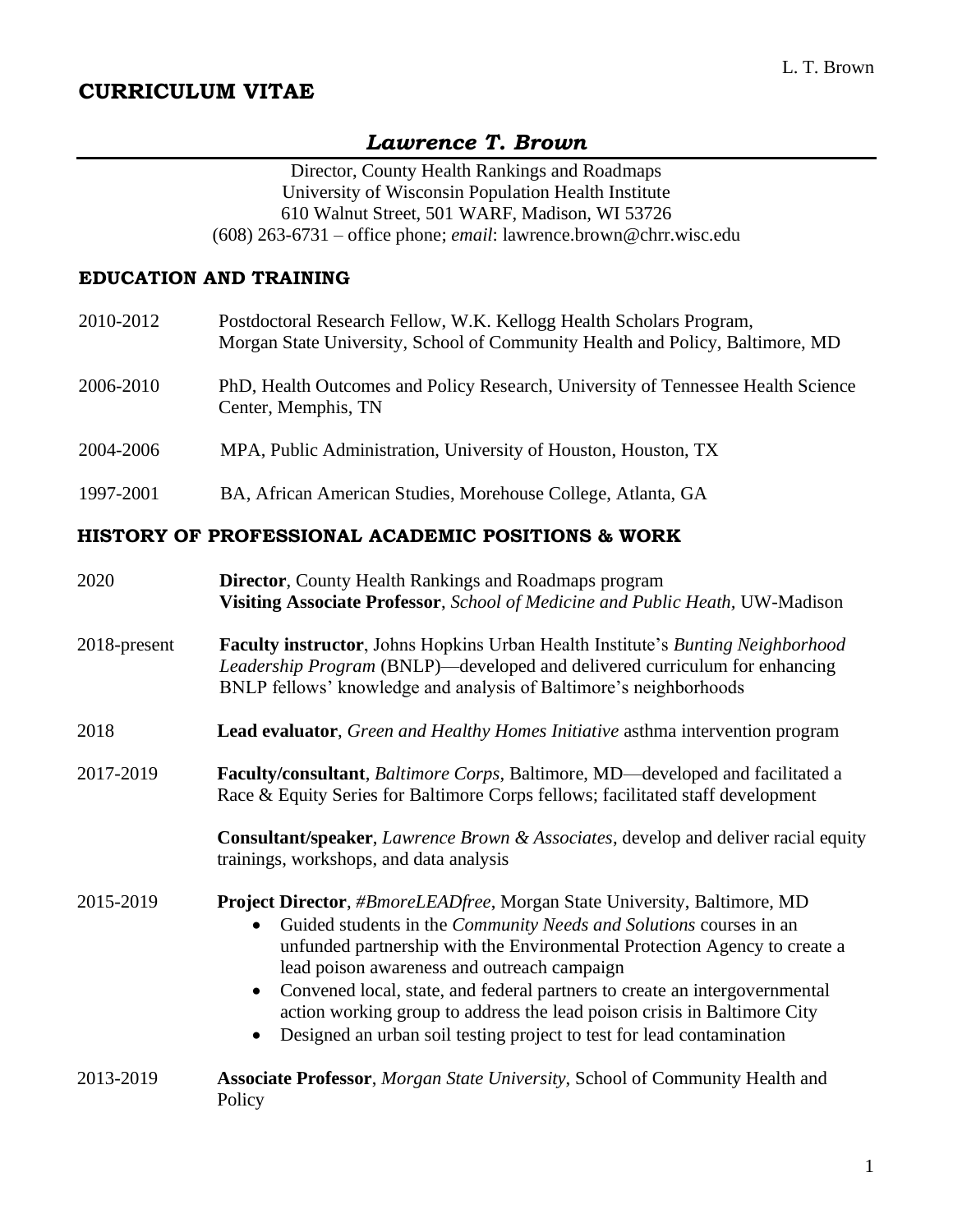### **HONORS AND AWARDS**

*The Root 100 (2018).* September 25, 2018. Named #61 on the list of the 100 most influential African Americans ages 25-45. Website story found [here.](https://interactives.theroot.com/root-100-2018/)

*Bold Thinker* award. June 13, 2018. *Open Society Institute—Baltimore.* For scholarship and impact in Baltimore discussing Baltimore Apartheid and how it impacts community health and well-being. Website story found [here.](https://www.osibaltimore.org/2018/06/open-society-institute-holds-first-event-in-20th-anniversary-speaker-series/)

#### **PEER REVIEWED BOOK**

**Brown L.T.** February 2021. The Black Butterfly: The Harmful Politics of Race and Space in America. *Johns Hopkins University Press*. Baltimore, MD. In press. Preorders scheduled July.

#### **ACADEMIC PUBLICATIONS: PAPERS IN REFEREED JOURNALS**

Edwards L.E., Lindong I., **Brown L.T.**, Dennis S., Moody A., Pullen E. and Henry M. 2018. The Perceived Risk Hierarchy Theory (PRHT)TM: A New Framework for Understanding Health Risk and Reality among African American Emerging Adults. *International Journal of Ethnic College Health*. Vol. 4(1): 30-34.

**Brown L.T.** 2017. Protect Whose House? How Baltimore Leaders Failed to Further Affordable and Fair Housing in Port Covington. *Journal of Land and Development.* Vol. 6(2): 161-169.

**Brown L.T.** 2017. The Movement for Black Lives vs. The Black Church. *Kalfou: A Journal of Comparative and Relational Ethnic Studies.* Vol. 4(1): 7-17.

Edwards L. V., Lindong I., **Brown L.T.**, Hawkins A., Dennis S., Fajobi O., Rowel R., Braithewaite R., Sydnor K. 2017. None of Us Will Get Out of Here Alive: Intersections of Perceived Risk for HIV, Risk Behaviors, and Survival Expectations. *The Journal of Health Care for the Poor and Underserved*. Vol. 28(2 Suppl): 48-68.

**Brown L.T.**, Bachelder A., Bryan I.V. and Sherrell A., Gomez M.B. 2016. The Rise of Anchor Institutions and the Threat to Community Health: Protecting Community Wealth, Building Community Power. *Kalfou: A Journal of Comparative and Relational Ethnic Studies*. Vol. 3(1): 79-100.

Pratt-Harris N.C., Sinclair M.M., Williams N.R., Bragg C., Ture K., Smith B.D., Marshall I., **Brown L.T.** 2016. Police Involved Homicide of Unarmed Black Males: Reflections of Black Scholars in the Midst of the April 2015 Baltimore Uprising. *Journal of Human Behavior in the Social Environment.* Vol. 26(3-4): 377-389.

**Brown L.T.** 2015. Collective Punishment Reveals White Supremacist Theology. *The Journal of Southern Religion*. Volume 17. Link: http://jsreligion.org/issues/vol17/Brown.html.

White-Means S.I., Hufstader M., Dong Z., **Brown L.T.** 2009. Cultural Competency, Race and Skintone Bias Among Pharmacy, Nursing, and Medical Students: Implications for Addressing Health Disparities. *Medical Care Research and Review*. Vol. 66(4): 436-455.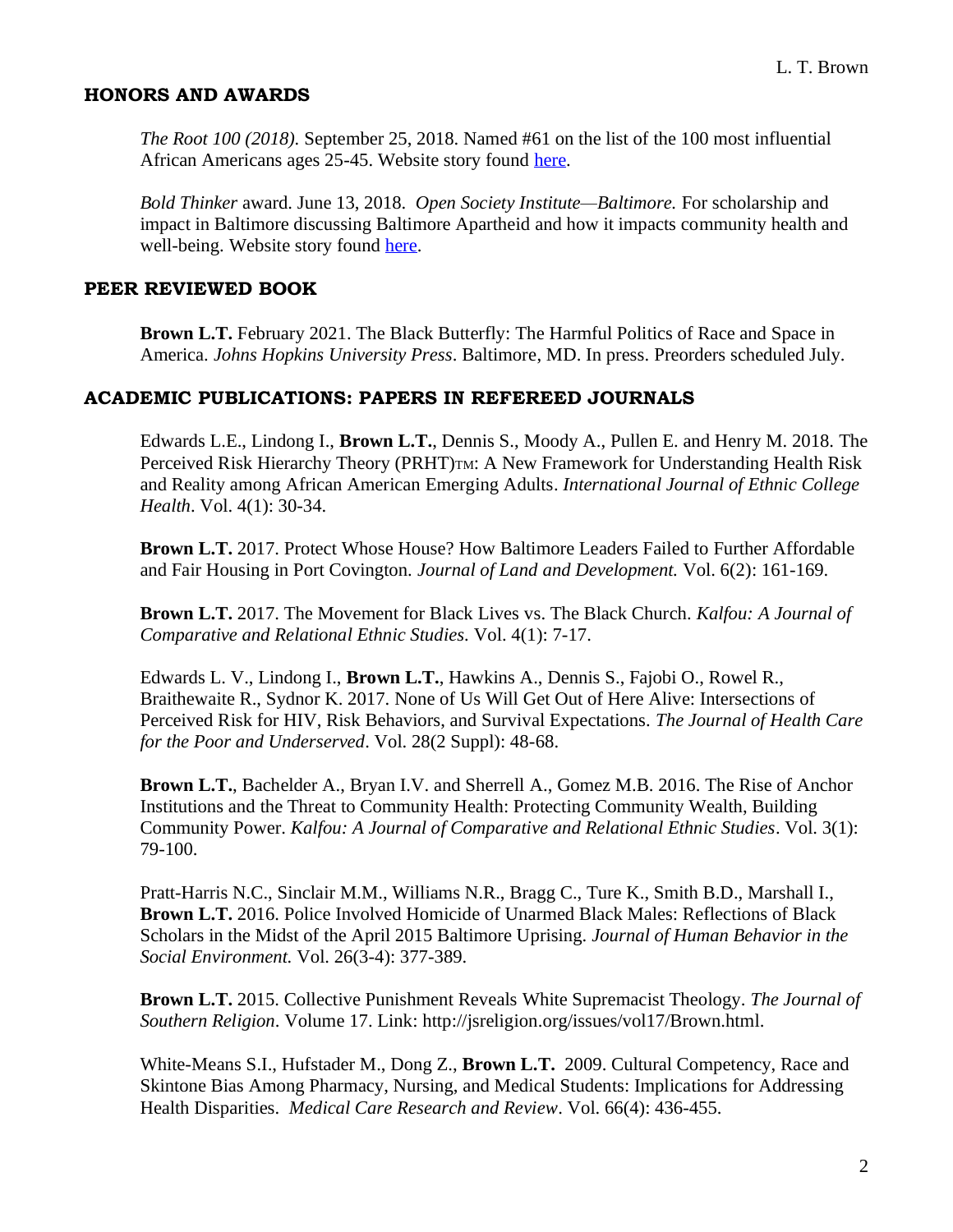### **BOOK CHAPTERS**

**Brown L.T.** August 2019. Community Health and Baltimore Apartheid: Revisiting Development, Inequality, and Tax Policy. Chapter 6 in: *Baltimore Revisited: Rethinking and Remaking an American City.* Editors: Nicole King, Kate S. Drabinski, and Joshua Clark Davis. Rutgers University Press.

Thorpe, Jr., RJ, Griffith D, Bruce M, **Brown L.T.** 2017. Addressing Racism's Effects on African American Males from the Womb to Classroom. Chapter 2 in: *Linking Health and Education for African American Students' Success*. Editor: Nadine Finigan-Carr. New York: Routledge.

### **BALTIMORE REPORTS AND WEBSITES**

Renee H., **Brown L.B.**, Fioramonti J. 2018. *Baltimore Equity Toolkit*. *www.equitybaltimore.org*. My students and I developed the Powermap concept.

Gilmore D., Gomez M. B., Spence L., **Brown L.B.** 2018. *The State of Black Labor in Baltimore*. The Baltimore Black Worker Center. Accessed at: *https://bmoreblackworkercenter.org/ourreport/*.

Okoye, I., Nwakibum C., Ibelegbu I., Rodriguez, P., Alshahwan S., **Brown L.T.** 2017. *Healing the Black Butterfly from Contemporary and Historical Trauma*. Community Needs & Solutions: 2015-2016 at Morgan State University.

### **COMMENTARIES**

**Brown, L.T.** [Public Health Pandemic Responses Must Include Automatic Economic Protections.](https://iaphs.org/public-health-pandemic-responses-must-include-automatic-economic-protections/) Interdisciplinary Association for Population Health Sciences. April 2020.

**Brown, L.T.** [More Injustice in Baltimore.](https://www.nytimes.com/2016/06/23/opinion/more-injustice-in-baltimore.html) *New York Times*. June 23, 2016.

Sydnor K.D., **Brown L.T.** [Tearing Down Vacants and Building Up Baltimore.](https://www.baltimoresun.com/citypaper/bcp-041316-feature-lead-commentary-20160413-story.html) *Baltimore City Paper*. April 13, 2016.

**Brown L.T.** [Make Black Neighborhoods Matter.](https://www.urbanitebaltimore.com/100/fix-the-city/#sthash.AviKZTfQ.dpbs) *Urbanite: Truth, Reconciliation, and Baltimore*. November 9, 2015.

**Brown L.T.** [The Ghost of King Leopold II Still Haunts Us: Belgium Colonization and the](https://mediadiversified.org/2015/04/20/the-ghost-of-king-leopold-ii-still-haunts-us-belgium-colonization-the-ignition-of-the-hiv-global-pandemic/)  [Ignition of the HIV Pandemic.](https://mediadiversified.org/2015/04/20/the-ghost-of-king-leopold-ii-still-haunts-us-belgium-colonization-the-ignition-of-the-hiv-global-pandemic/) *Media Diversified*. April 20, 2015.

**Brown L.T.** [How America Can Defeat Ebola.](https://www.baltimoresun.com/opinion/readers-respond/bs-ed-ebola-letter-20141009-story.html) *Baltimore Sun*. October 9, 2014.

# **OTHER PUBLICATIONS, REPORTS, AND WEBSITES**

Givens M., Gennuso K., Johnson S., **Brown L. T**. March 2020. *2020 County Health Rankings: Key Findings Report*. University of Wisconsin Population Health Institute.

Pereira V., Gabriel M.H., Atkins D., **Brown L.T.** Spring 2019. Place Stratification, Spatial Assimilation, and Fundamental Cause: Social Determinants of Baltimore's Population Health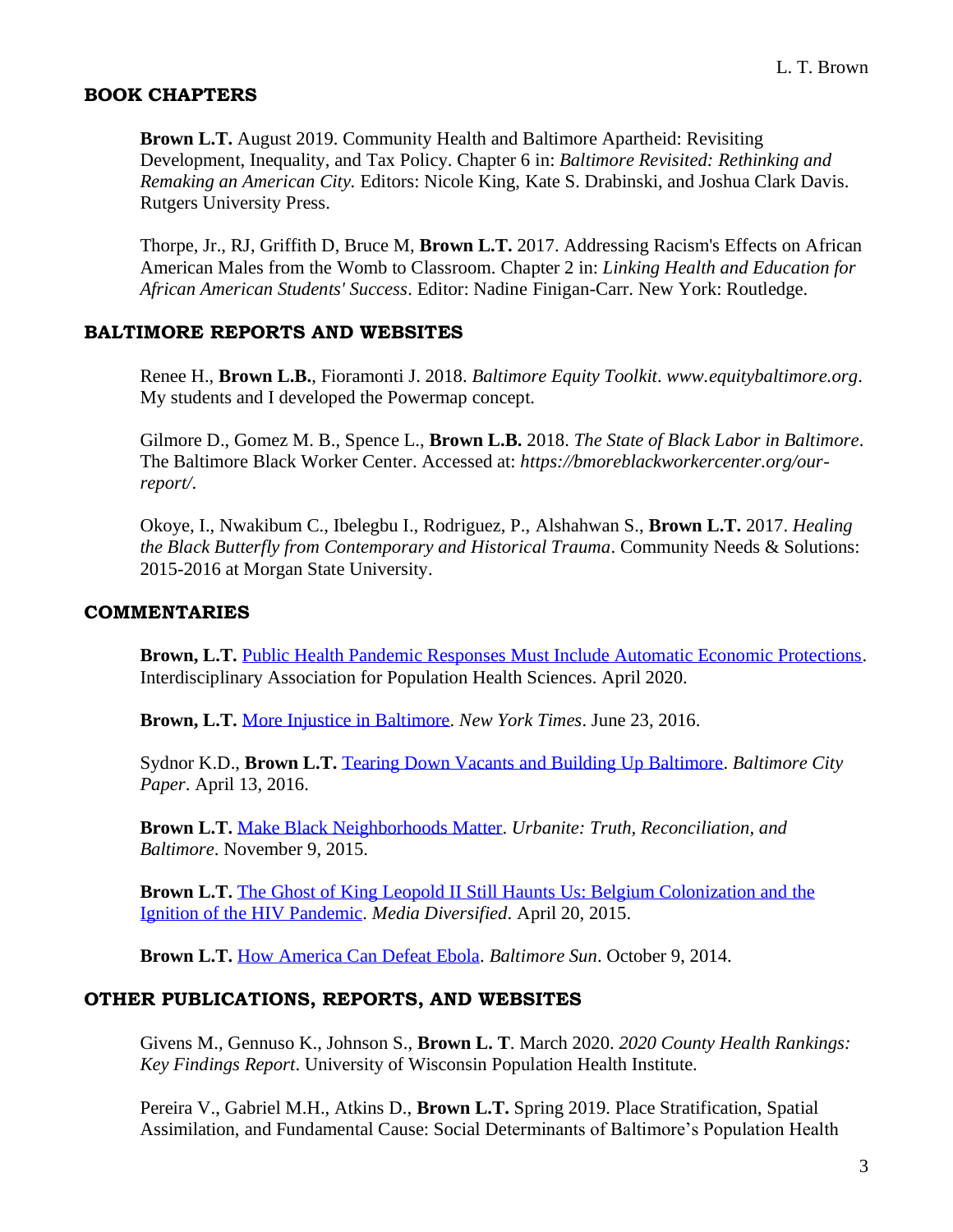Disparities. In: *The 2019 State of Black Baltimore: Still Separate, Still Unequal*. Greater Baltimore Urban League.

**Brown L.T.** 2015. Down to the Wire: Displacement and Disinvestment in Baltimore City. In: *The 2015 State of Black Baltimore: Still Separate, Still Unequal*. Greater Baltimore Urban League.

Louissaint N., **Brown L.T.** 2015. Black Baltimore and Blue Babies: Digging Deeper into the Social Determinants of Health and Transforming Clinical Trials. In: *The 2015 State of Black Baltimore: Still Separate, Still Unequal*. Greater Baltimore Urban League.

# **GRANTS/CONTRACTS WRITTEN & SUBMITTED**

**Brown L.T.** Evaluation of the Green and Healthy Homes Initiative's asthma intervention at O'Donnell Heights in May 2018. (Status: Awarded \$10,000).

**Brown L.T.**, Wooten A.Grant application submitted to the Green and Healthy Homes Initiative's *Lead Poisoning Prevention Catalytic Award Competition* to develop a health awareness campaign on lead poisoning. September 2017. (Status: Awarded \$10,000).

**Brown L.T.**, Pratt-Harris N. Grant submitted to the Department of Justice's Office of Juvenile Justice and Delinquency Prevention's Safe and Thriving Communities RFP on June 21, 2016. Dr. Pratt-Harris and I will conduct the evaluation of the Baltimore City Health Department's *Safe Streets Hospital-Based Violence Reduction Program*. (Status: Awarded \$40,000).

**Brown L.T.** Grant for Union Baptist Head Start submitted to Open Society Institute—Baltimore on July 1, 2015. (Status: Awarded \$25,000).

**Brown L.T.** Grant submitted to the National Institute of Justice on June 26, 2015. The Health Effects of Police Use of Excessive Force on Young Black Men. Grant written in partnership with Bowie State University and the University of Maryland Eastern Shore. (Status: Unsuccessful).

**Brown L.T.** Grant submitted to Robert Wood Johnson and Pew Foundations on June 25, 2014. Grant written in partnership with the Upton Planning Committee for a health impact project entitled the Upton Rental Assistance Demonstration (RAD) project. (Status: Unsuccessful).

**Brown L.T.** Grant submitted to the Baltimore Community Foundation on May 15, 2014. Grant written in partnership with the *Baltimore Redevelopment Action Coalition for Empowerment* (BRACE). BRACE used the funding to organize and host a summit in the late fall to address housing instability and 'root shock' among former and remaining Middle East residents. In the one-day summit, we hosted a combination of workshops, discussions, and a community art project, along with music, food, and community building. The summit theme was *Turning Trash to Treasure, Houses to Homes, and Neglect to Neighborhoods*. (Status: Awarded \$4,900).

**Brown L.T.**, Loubert, L. Grant submitted to the Russell Sage Foundation on January 31, 2014. Project Title: How Economic Inequality in Public Spending Affects People Living in Disinvested Neighborhoods. (Status: Unsuccessful).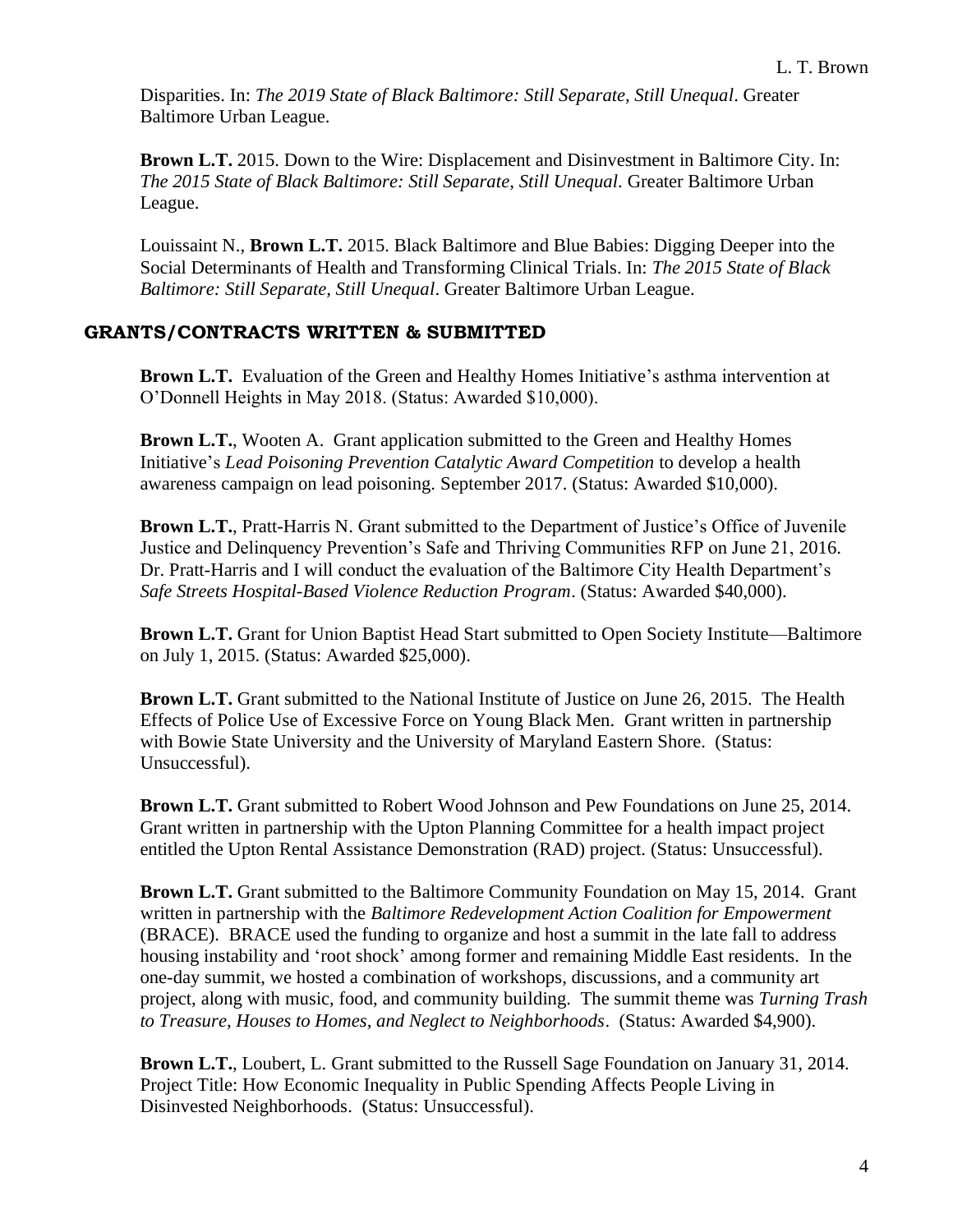**Brown L.T.** Grant submitted to Ascend at the Aspen Institute in 2013. Grant written in partnership with Union Baptist Head Start and Learn Lead to build capacity for men's health work conducted via *You're the Quarterback*. (Status: Unsuccessful).

**Brown L.T**. Grant submitted to the Kellogg Foundation in 2013. Grant written in partnership with Union Baptist Head Start and Learn Lead Inc. to build capacity for men's health work conducted via *You're the Quarterback*. (Status: Unsuccessful).

**Brown L.T.** Grant submitted to the Open Society Institute for *You're the Quarterback: Gameplan for Life* in November 2012. (Status: Awarded \$60,000).

#### **TEACHING EXPERIENCE AT MORGAN STATE UNIVERSITY**

| Spring 2019    | Course Title: Advanced Critical Health Issues               |
|----------------|-------------------------------------------------------------|
| Fall 2018+     | Course Title: Orientation to the Field of Health            |
| Fall 2016+     | Course Title: Public Health and Health Disparities          |
| Summer $2015+$ | Course Title: Internship I                                  |
| Spring $2015+$ | Course Title: Community Needs and Solutions II              |
| Fall 2014+     | Course Title: Community Needs and Solutions I               |
| Spring $2014+$ | Course Title: Special Studies in Global Health              |
| Fall 2013-2015 | <i>Course Title:</i> Health Service Planning and Evaluation |
| Spring $2013+$ | Course Title: Strategic Leadership in Health Policy         |

#### **WORKSHOPS, WEBINARS, & TRAININGS**

**Brown L.T.** COVID-19 and the Spatial Legacies of Colonization and American Apartheid. *TEDx MidAtlantic Coronavirus Conversations*, [Racial Equity in the Time of Pandemic.](https://us02web.zoom.us/webinar/register/WN_AlJ5Mb84SUmMVEAF4tGdsw) June 10, 2020.

**Brown L.T.** COVID-19 and the Spatial Legacies of Colonization and American Apartheid. *National Academies of Science, Engineering, and Medicine* [webinar](https://www.nationalacademies.org/event/04-28-2020/webinar-pursuing-data-on-covid-19-the-health-inequity-multiplier) for the *Roundtable on the Promotion of Health Equity*. April 28, 2020.

**Brown L.T.** GPMR Health Equity Module (for Dr. Ryan Lang and medical residents). Johns Hopkins Bloomberg School of Public Health. September 2019.

**Brown L.T.** Public Health & Environmental Justice. Just Data Lab at the Center for Digital Humanities at Princeton University. December 6, 2018.

**Brown L.T.** The Black Butterfly and American Apartheid. *The Bloomberg American Health Summit 2018*. November 29, 2018.

**Brown L.T.** Teaching and Trauma & Baltimore Apartheid. *Baltimore Teach for America*. Fall 2016-Spring 2018.

**Brown L.T.** Pathways to Behavioral Health Equity: Addressing Underserved Communities *Working meeting to address trauma in the aftermath of civil unrest*. July 25-26, 2016. Invited guest of SAMSHA.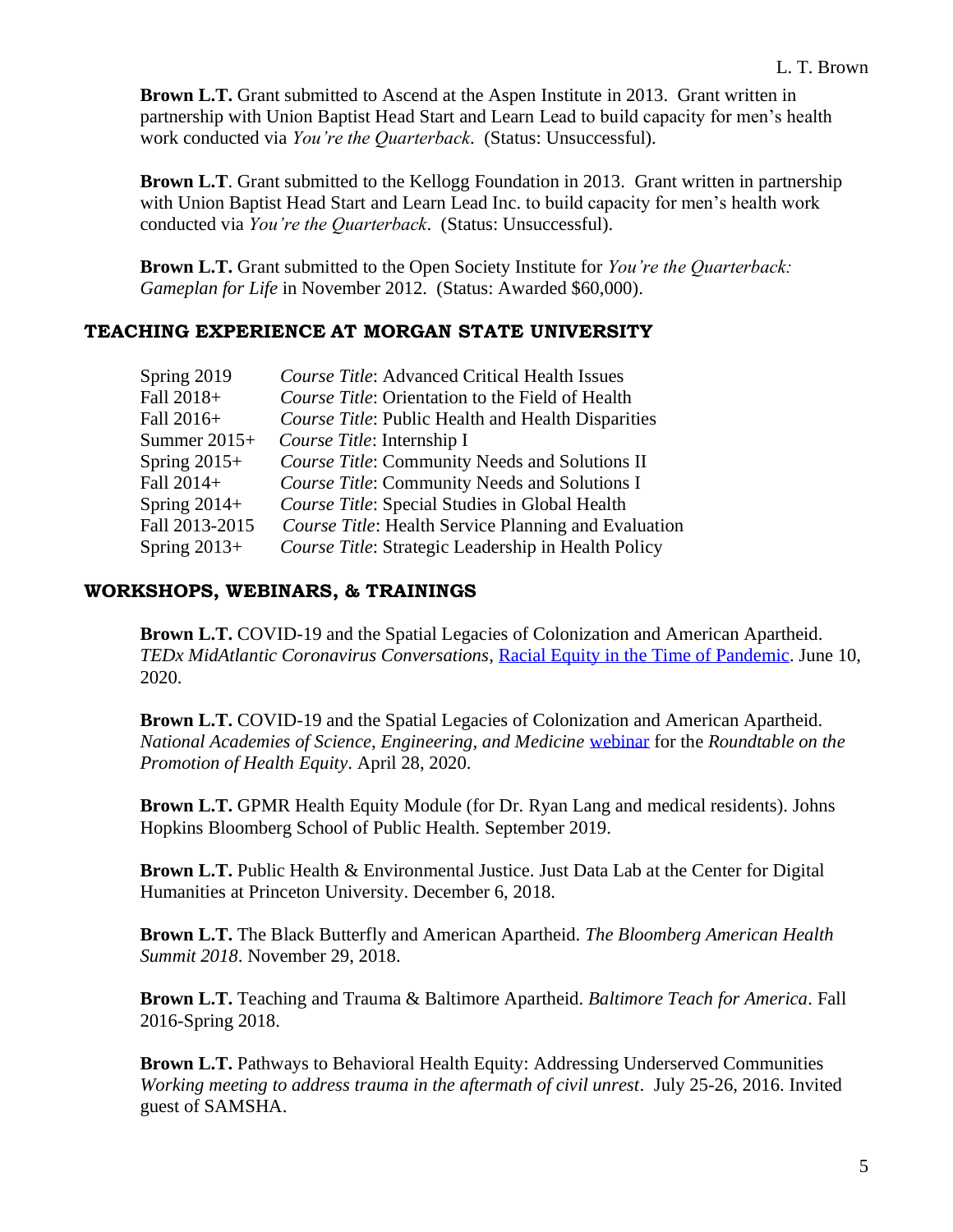**Brown L.T.** How Racism Impacts Mental Health: The Effects of Trauma. *Healthcare for the Homeless training session*. March 31, 2016. Training facilitator & invited guest speaker.

**Brown L.T.** Historical Trauma, Community Health, and How We Can Make Baltimore Whole. *Healthcare for the Homeless training session*. October 22, 2015. Training facilitator and invited guest speaker.

**Brown L.T.** The Importance of Talking and Tackling Trauma at HBCUs. *HBCU Center of Excellence* webinar (in partnership with SAMHSA). Keynote webinar speaker. July 30, 2015.

**Brown L.T.** Men's Health and Fatherhood. *The Office of Minority Health's Peer Preconception Webinar Series*. January 26, 2012.

# **SELECTED SPEAKING ENGAGEMENTS & INVITED PRESENTATIONS**

**Brown L.T.** [Engaging Communities as an Embedded Researcher.](https://www.jhunewsletter.com/article/2019/09/morgan-state-university-professor-discusses-baltimore-hopkins-relationship) *The Engaged Humanities Speaker Series*. Keynote speaker. Johns Hopkins University. September 17, 2019.

**Brown L.T.** Mapping Baltimore Apartheid and the Ongoing Quest for Civil Rights. *Baltimore Office for Civil Rights and Wage Enforcement*. Keynote speaker. City Hall. March 12, 2019.

**Brown L.T.** The Baltimore Equity Toolkit. *Just Data Conference* (at MIT)*.* Invited workshop speaker. December 7, 2018.

**Brown L.T.** Ongoing Historical Trauma in Public Education & The Quest for Racial Equity. *2018 Maryland Cultural Proficiency Conference.* Keynote speaker. October 30, 2018.

**Brown L.T.** White Supremacist Theology and Racial Segregation in Baltimore. *Center for the Study of Religion and the City.* Invited panelist. October 4, 2018.

**Brown L.T.** Baltimore Apartheid: White L(ies) vs. The Black Butterfly. *Baltimore Ethical Society*. Keynote speaker. February 26, 2017.

**Brown L.T.**, Carter C., Samuels B., LeRoy G. Pushing Back Against the Proposed Port Covington TIF. July 26, 2016. Invited panelist.

**Brown L.T.** [Baltimore Apartheid: The White L versus the Black Butterfly.](https://www.youtube.com/watch?v=P_zKrBh-m30&t=1s) *Current Issues in Public Health.* Recorded guest lecture and presentation to be used in Dr. Edyth Schoenrich's online course at the Johns Hopkins Bloomberg School of Public Health to help expose students pursuing graduate degrees in public health to Baltimore's structural apartheid. July 14, 2016.

**Brown L.T.**, Furr-Holden D., Sarkar S., Best R. [Public Health and the Redline.](https://hub.jhu.edu/2016/04/14/redlining-baltimore-public-health-disparities/) *The Johns Hopkins 21st Century Cities Initiative*. April 13, 2016. Invited guest panelist.

**Brown L.T.** A Moment or A Movement? Why Black Lives Matter on the Path to Equitable Development in Washington, DC**.** *Organizing Neighborhood Equity DC* (*ONE DC*). April 5, 2016. Invited guest panelist.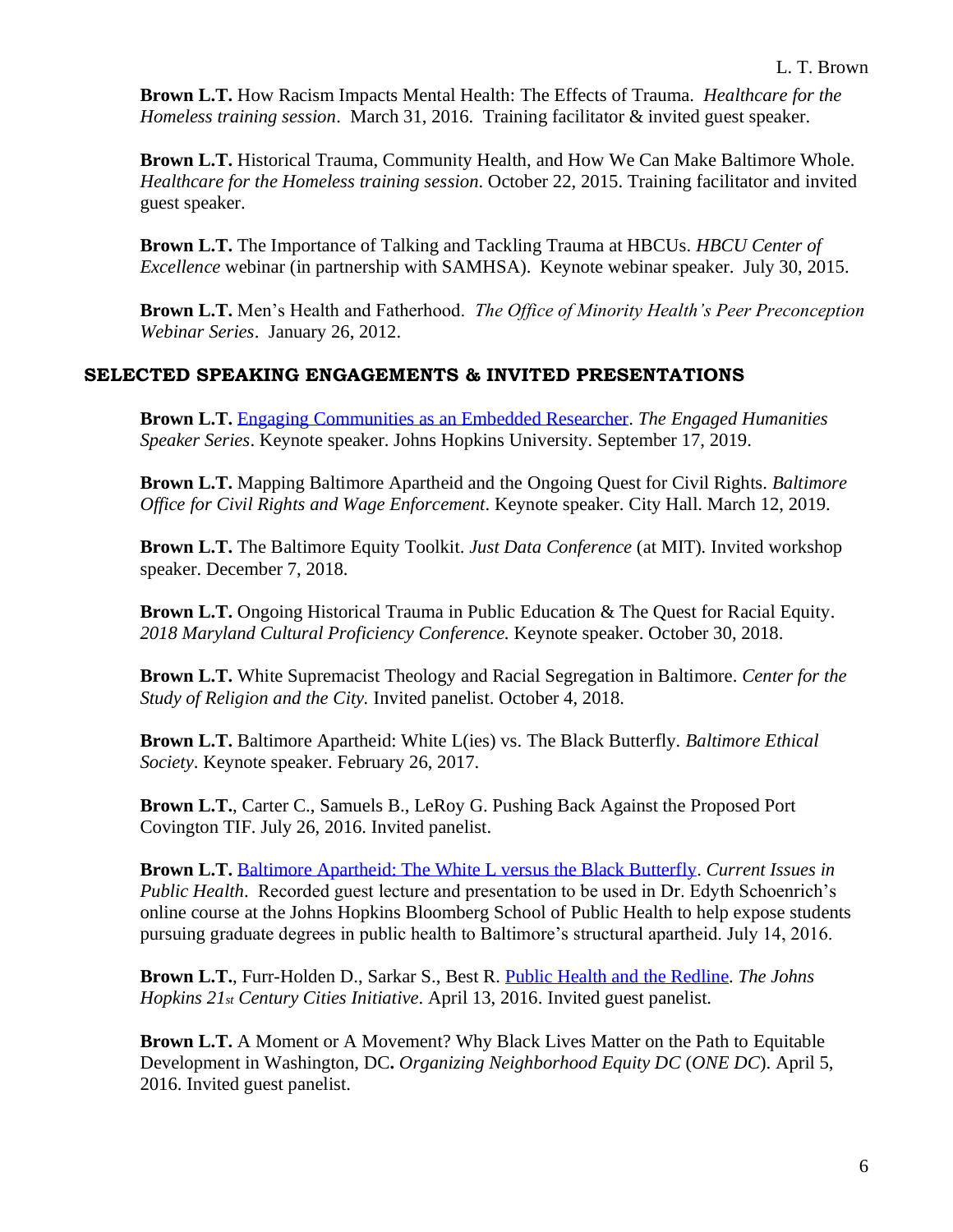**Brown L.T.** Historical Trauma, Community Health, and How We Can Make Baltimore Whole. *Johns Hopkins School of Medicine: Equality in Medicine student group*. March 3, 2016. Invited guest speaker.

**Brown L.T.** History of Trauma and Violence in Baltimore. The University of Maryland School of Social Work Mini-Semester course entitled *The Impact of Community Violence in West Baltimore: A Trauma-Informed Perspective*. January 9, 2016. Invited guest presenter.

**Brown L.T.** Ain't No Sunshine: Don't Believe the Hype. *Neighborhood Voices: Our Stories About Race Where We Live*. November 7, 2015. Invited guest speaker.

**Brown L.T.** Historical Trauma, Community Health, and How We Can Make Baltimore Whole. *Johns Hopkins School of Nursing: Student NED Talk*. October 7, 2015. Invited guest speaker.

**Brown L.T.** Baltimore Apartheid: Segregation, Housing Market Displacement, and Serial Forced Displacement. *Maryland Reinvestment Summit* breakfast keynote address. September 28, 2015.

**Brown L.T.** From Baltimore Apartheid to Baltimore Uprising. *University of Maryland School of Social Work*. Guest speaker. September 21, 2015.

**Brown L.T.** Health Equity, Cultural Competency, and Bias. *Baltimore Racial Justice Action* panel discussion. Panelist. July 13, 2015.

**Brown L.T.** Systemic Racism and Oppression and the Ways it Impacts Schools in Baltimore. *Baltimore Teach for America New Teacher Training Workshop*. Keynote speaker. June 19, 2015.

**Brown L.T.** The Struggle for Black Space: Hypersegregation and the Future of Baltimore City. Ignite Baltimore 16. *Ignite Baltimore*. June 11, 2015.

**Brown L.T.** et al. From the Streets to the Rooftops: Resistance (to Gentrification and Displacement), Past and Present. *Organizing Neighborhood Equity DC* (*ONE DC*). May 30, 2014. Invited guest panelist.

**Brown L.T.**, Morris, John. Gentrification in Baltimore. *Greater Baltimore Urban League*. May 20, 2014. Invited panelist.

**Brown L.T.** et al. Baltimore Wake Up. *ReWire for Change*. January 22, 2014. Invited panelist.

**Brown L.T.** What Winning Means. *Open Society Institute: Big Change*. Panel discussion with the Center for Urban Families' Joe Jones and Ravens' President Dick Cass. October 29, 2013.

**Brown L.T.** An Ethical Deficit: A Righteous Regard for the Least of These. *TEDxBaltimore (the event was a part of the International TEDxCities 2.0) and the Baltimore Urban League*. Invited speaker. September 20, 2013.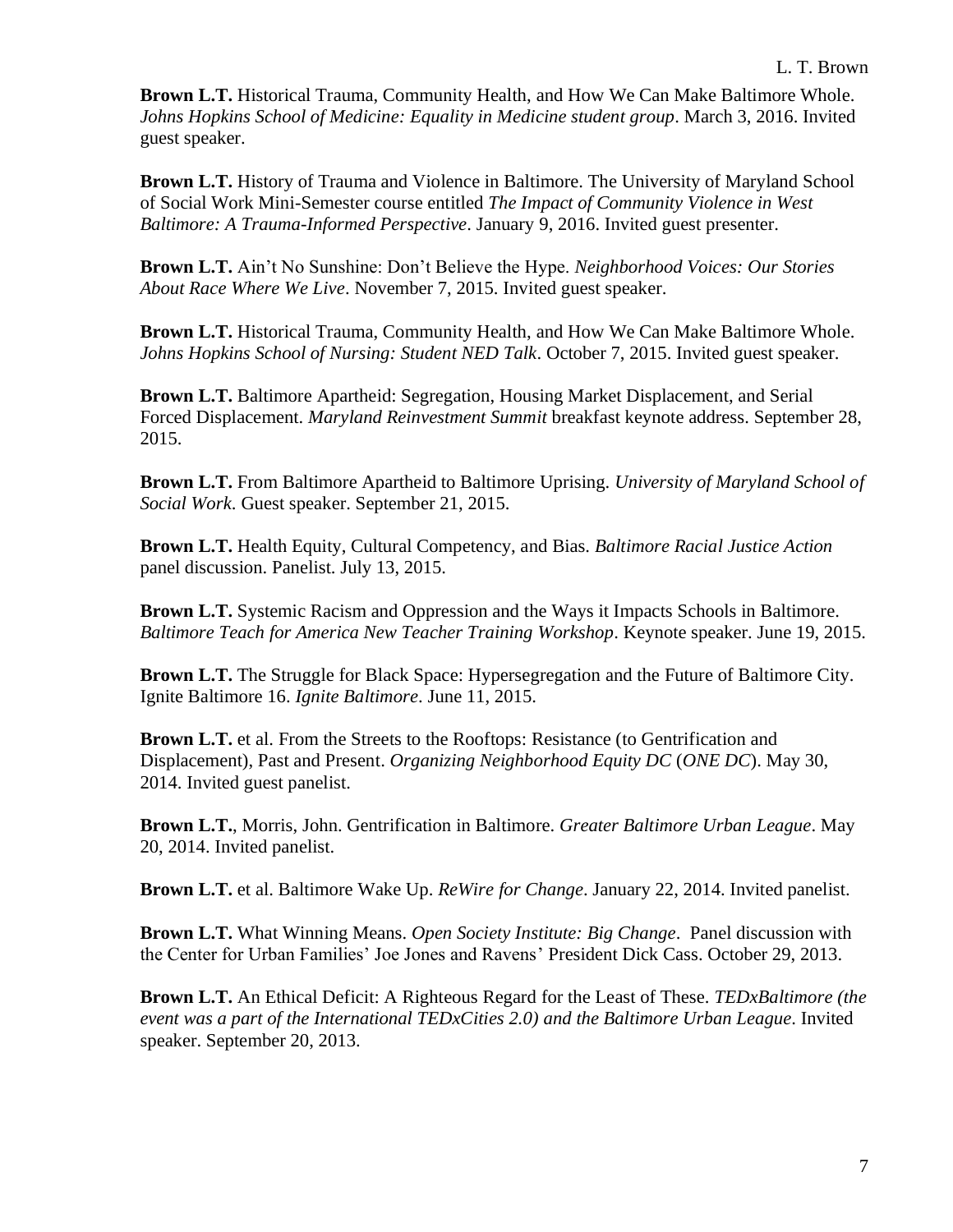### **VISUAL MEDIA APPEARANCES**

**Brown L.T.** (2016). Police Brutality Exacts Widespread Trauma on People of Color. *The Real News Network*.

**Brown L.T.** (2016). Interviewed after the Goodson verdict (officer involved in the death of Freddie Gray). PBS.

**Brown L.T.** (2016). Interviewed by Tamron Hall after the Nero verdict (officer involved in the death of Freddie Gray). MSNBC.

Turner, D., **Brown L.T.** (2015*). Students at some colleges in Maryland join university protests seen around the country*. WMAR ABC2 Baltimore production. Produced by Dakari Turner.

Mittal, A., **Brown L.T.** (2015). *The Global African: The Legacy of Belgian Colonization*. Produced by TeleSUR English. Hosted by Bill Fletcher.

Taha, T., Woods, A., **Brown L.T.** (2014). *The Global African: The Ebola Crisis*. Produced by TeleSUR English. Hosted by Bill Fletcher.

# **RADIO GUEST APPEARANCES ON "THE MARC STEINER SHOW" (88.9 FM)**

**Brown, L.T.** et. al. From Flint to Baltimore: Clean Water, Environmental Racism, and Infrastructure in Our Cities. Subject matter expert. February 1, 2016.

**Brown, L.T.** et. al. Ebola Outbreak in West Africa. Subject matter expert. August 4, 2014.

**Brown, L.T.** et al. Sexual Assaults on College Campuses. Guest panelist. May 12, 2014.

**Brown, L.T.** et al. Vacant Houses in East Baltimore. Guest panelist. March 27, 2014.

**Brown, L.T.** et al. Violence, Youth, Masculinity, and Culture. Subject matter expert. January 30, 2014.

**Brown, L.T.** et al**.** The Affordable Care Act's Rollout in Maryland. Subject matter expert. December 16, 2013.

**Brown, L.T.** et al. Violence in American Society: What Does it Say About Us? Guest panelist. November 12, 2013.

**Brown, L.T.** et al. Politics: Outcome of the Shutdown, Implementing the Affordable Care Act. Subject matter expert. October 22, 2013.

**Brown, L.T.** et al. The Affordable Care Act. Subject matter expert. October 3, 2013.

**Brown, L.T.** et al. Gentrification and Displacement in Baltimore. Subject matter expert. June 21, 2013.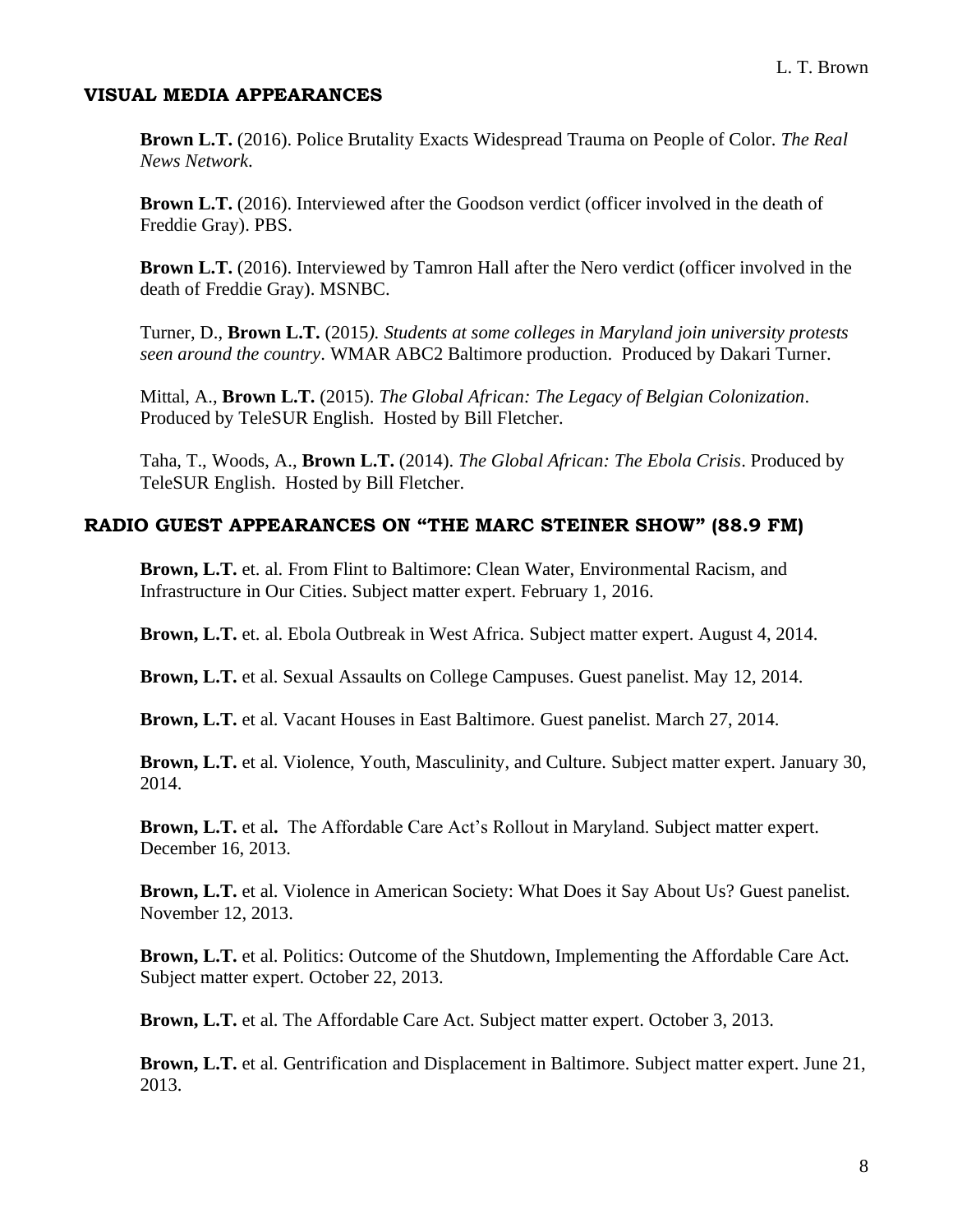# **RADIO GUEST APPEARANCES AS HEALTH EXPERT**

Edward L., Hawkins A., **Brown L.T.** Reducing Health Disparities/Promoting Health Equity–Sex Matters. Subject matter expert. August 28, 2012. Good Morning with Beverly Burke on WEAA 88.9 FM.

Billups K., Thorpe R., **Brown L.T.** The Social Determinants of Men's Health. Subject matter expert. September 27, 2012. Johns Hopkins' Urban Health Radio Program on WOLB 1010 AM.

# **GLOBAL HEALTH EXPERIENCES**

Terry R., **Brown L.T.** I joined Dr. Raymond Terry for a learning journey to Haiti from November 7-11 in 2016 with a group of several students and faculty from Morgan State University*.* We briefly visited Port-au-Prince but spent more of our time in Cap Hatien. We discussed how we could work with a group of folks to utilize skills of people from a variety of backgrounds*.* We briefly visited a Haitian hospital in Cap Hatien and spoke with the executive director who was open to working with the team from Morgan State on creating a public health effort in conjunction with the hospital's preventative medicine unit.

From June 22 to July 1, we made our second trip to Haiti to explore opportunities for health collaboration and partnerships in the cities of Saint Marc, Deschapelles, Les Cayes, and Gonaïves. We met with several mayors of said cities and visited the Albert Schwitzer hospital, two health clinics under construction (in Saint Marc and Lanzac), and the public university of Antibonite in Gonaïves.

**Brown, L.T**. Special Studies in Global Health. Developed the course content and syllabus for the course that was offered for the first time in the Spring 2014 semester. I have taught the course in the spring semesters since then.

Terry R., **Brown L.T.** Joined Dr. Raymond Terry for the Honduran Health Care Experiential Learning Journey. From July 22 to July 29 in 2013, a group of several students and faculty from Morgan State University and Howard University visited 7 health care clinics in cities ranging from Porta Cortes to Muchilena to a village near the Guatemalan border. Along with clinic visits, we spent time examining stark differences in a private hospital vs. a public hospital in Porta Cortes*.* We gained insights into the way men interact with the Honduran health care system and learned about the proliferation of government corruption and its impact on health care.

Rowel, R., **Brown L.T.** Global Health Studies: Faculty and Student Experiences beyond Our Borders. Co-organizer of session inviting Dr. Raymond Terry to campus to discuss Honduran Health Care Experiential Learning Journey, along with faculty and students who visited Haiti in 2013. November 20, 2013.

# **POLITICAL TESTIMONY**

**Brown L.T.** Testified before the Baltimore City Planning Commission regarding financing for the Port Covington TIF. July 14, 2016.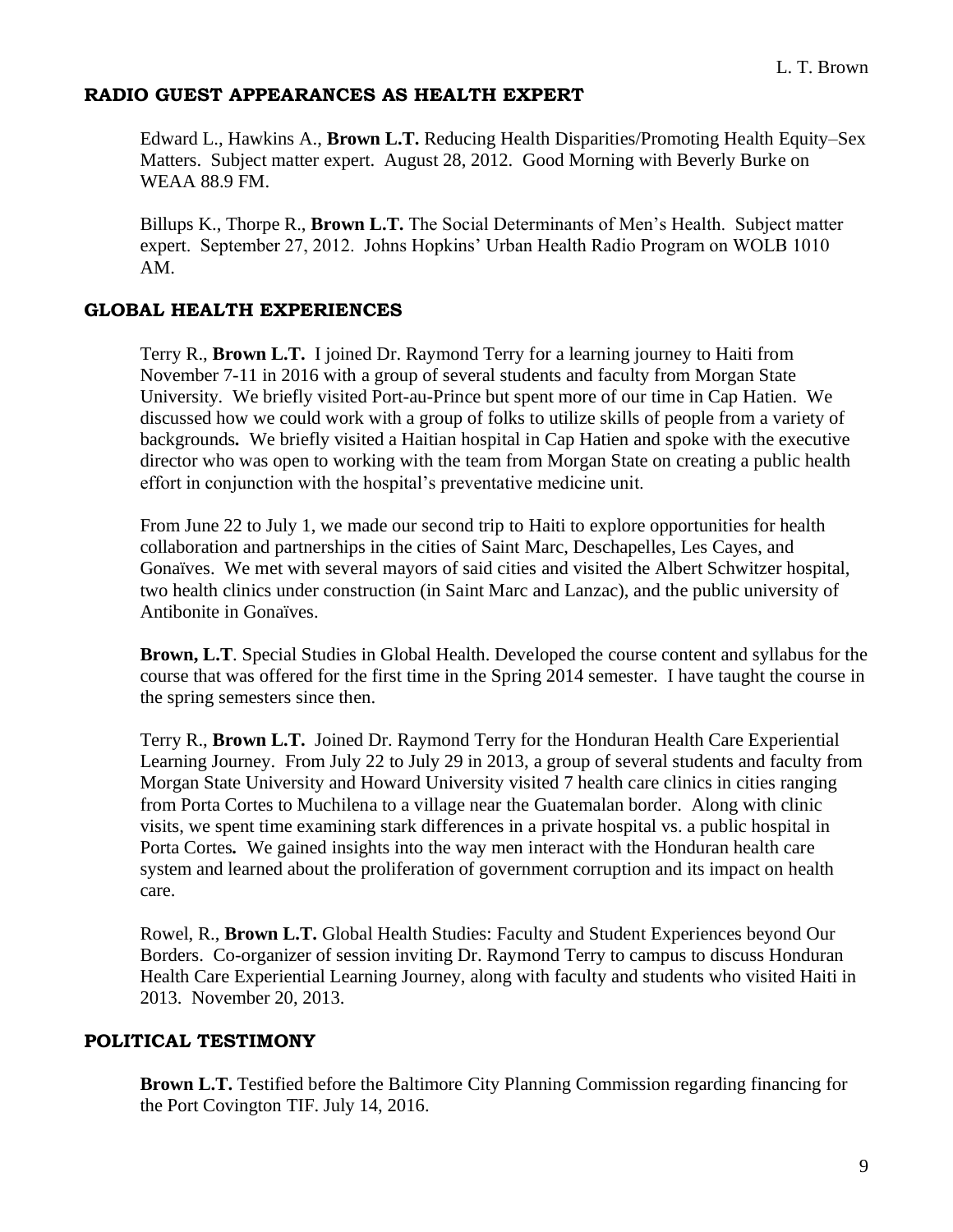**Brown L.T.** Testified before the Baltimore City Planning Commission regarding the Port Covington Master Plan. June 23, 2016.

**Brown L.T.** Wrote comment letter to the Baltimore City Department of Planning regarding racially equitable and fair housing lacking in the Port Covington Master Plan. June 15, 2016.

**Brown L.T.** Testified before the Baltimore City Council regarding the city's strategy of tax increment financing or TIF. May 19, 2016.

**Brown L.T.** Wrote testimony for HB 1188, a bill to mandate law enforcement officers to receive entrance and in-service training for mental health issues. March 2016.

**Brown L.T.** Testified before the Baltimore City Council regarding community land trusts as a tool to help desegregate Baltimore City. August 13, 2015.

**Brown L.T.** Testified before the Baltimore City Council regarding impact of the East Baltimore Development Incorporated (EDBI) on Middle East residents. November 9, 2011.

**Brown L.T.** Testified before the Maryland General Assembly's House Judiciary Committee in Annapolis regarding measures to help ex-offenders obtain employment. Bill sponsored by Delegate Melvin Stukes. February 2012.

# **UNIVERSITY SERVICE**

**Brown, L.T.** Attended the 12th Annual Disparities in Health in America: Working Toward Social Justice Conference at the Prairie View A&M University College of Nursing from June 24- 28, 2014 as a faculty mentor.

**Brown, L.T.** Elected to serve and represent the School of Community Health and Policy on the Morgan State University Council. May 27, 2014-May 2016.

**Brown, L.T.** Appointed to serve on the 2014-2015 Faculty Development Committee chaired by Dr. Antoinette Coleman. May 1, 2014.

Hawkins A., **Brown L.T.** et al. Equity in Health Professions Education Student Mentoring Event Planning Committee. February 2014.

Moore, A., Brown S., Hawkins A., & **Brown L.T.** Faculty Development Workshop – Alternative Classroom Formats: Flipped Classroom, Virtual Classroom, and Mobile Learning. *Served as a part of the planning committee and panelist for the day's event*. January 9, 2014.

Bronner Y., et al., **Brown L.T.** SCHP Public Health Faculty Recruitment Committee. January 2014.

**Brown L.T.** Race, Class, Power, and Organizing in East Baltimore: Redevelopment Policies and Implications for Health. *Co-organizer for the event, created marketing materials, and invited guest speaker Dr. Marisela Gomez*. October 22, 2013.